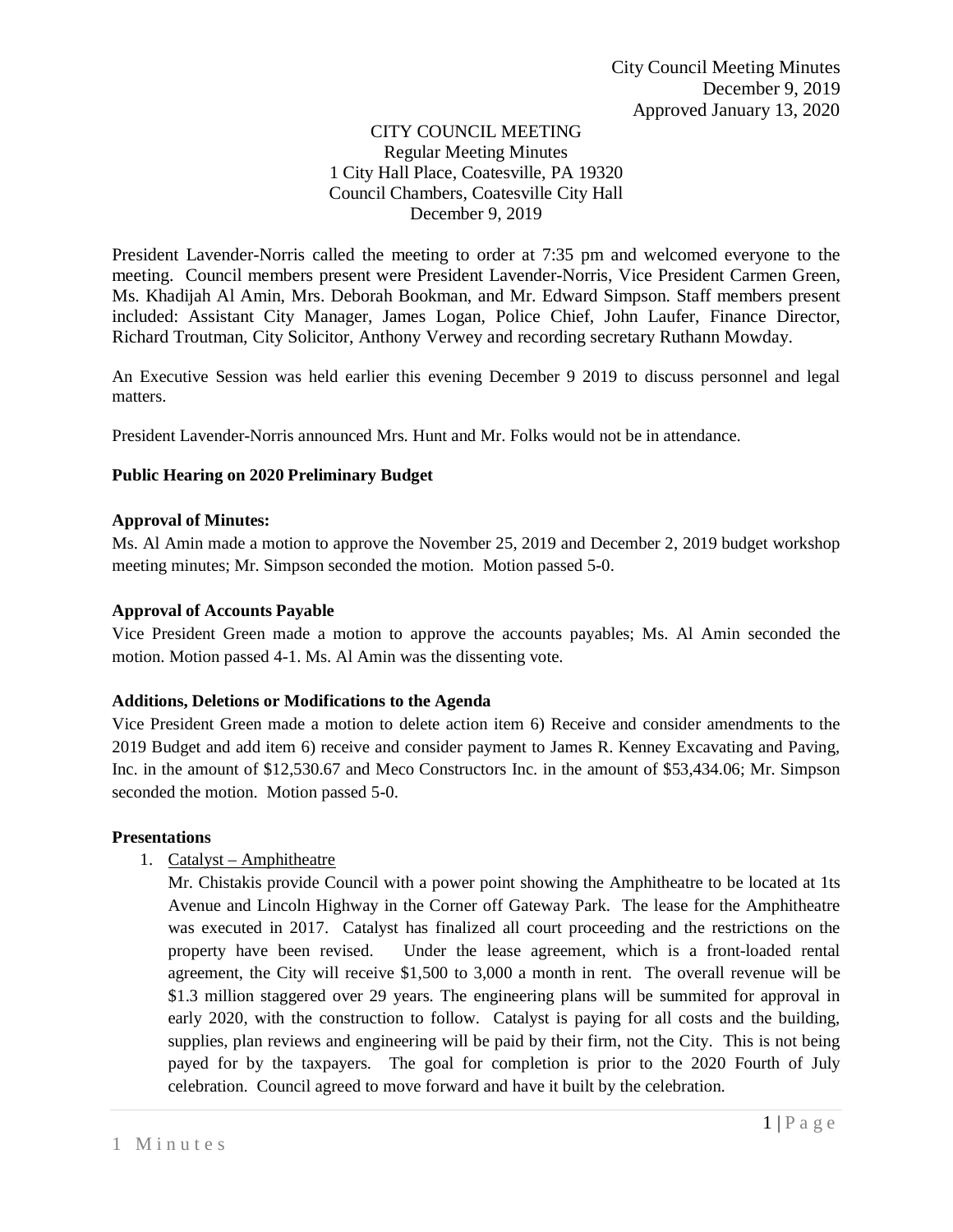## **Citizens' Hearings –** *Regular Action Items Only* **(3 Minutes**)

There were no citizens comments on regular action items at this time.

## **Regular Action Items**

- 1. Receive and consider an Ordinance appropriating specific sums estimated to be required for the specific purposes of the City Government as herein set forth, for the year 2020 Vice President Green made a motion to approve an Ordinance appropriating specific sums estimated to be required for the specific purposes of the City Government as herein set forth, for the year 2020; Ms. Al Amin seconded the motion. Motion passed 5-0.
- 2. Receive and consider Ordinance amending Chapter 203 (Taxation) establishing the tax rate for General purposes for the year 2020

Vice President Green made a motion to approve and Ordinance amending Chapter 203 (Taxation) establishing the tax rate for General purposes for the year 2020; Mr. Simpson seconded the motion. Motion passed 5-0.

3. Receive and consider an Ordinance providing for salaries and wages for personnel employed by the City of Coatesville

Vice President Green made a motion to approve an Ordinance for salaries and wages for personnel employed by the City of Coatesville; Mr. Simpson seconded the motion. Motion passed 5-0.

4. Receive and consider Barbacane, Thornton and Company LLC for the independent audit of 2019 fiscal year

Ms. Al Amin made a motion to approve Barbacane, Thornton and Company LLC for the independent audit of 2019 fiscal year; Mr. Simpson seconded the motion. Motion passed 5-0.

- 5. Receive and consider Thursday January 2, 2020 Re-Organizational Meeting time Ms. Al Amin made a motion to approve the Thursday January 2, 2020 Re-Organizational Meeting time at 5:00 pm; Mrs. Bookman seconded the motion. Motion passed 5-0.
- 6. Receive and consider payment to James R. Kenney Excavating and Paving, Inc. in the amount of \$12,530.67 and Meco Constructors Inc. in the amount of \$53,434.06 Vice President Green made a motion to approve payment to James R. Kenney Excavating and Paving, Inc. in the amount of \$12,530.67 and Meco Constructors Inc. in the amount of \$53,434.06; Mrs. Bookman seconded the motion. Motion passed 5-0.
- 7. Receive and consider Millview Basin Retrofit 2019 Growing Greener Grant submittal Mr. Simpson made a motion to approve the Millview Basin Retrofit – 2019 Growing Greener Grant submittal; Vice President Green seconded the motion. Motion passed 5-0.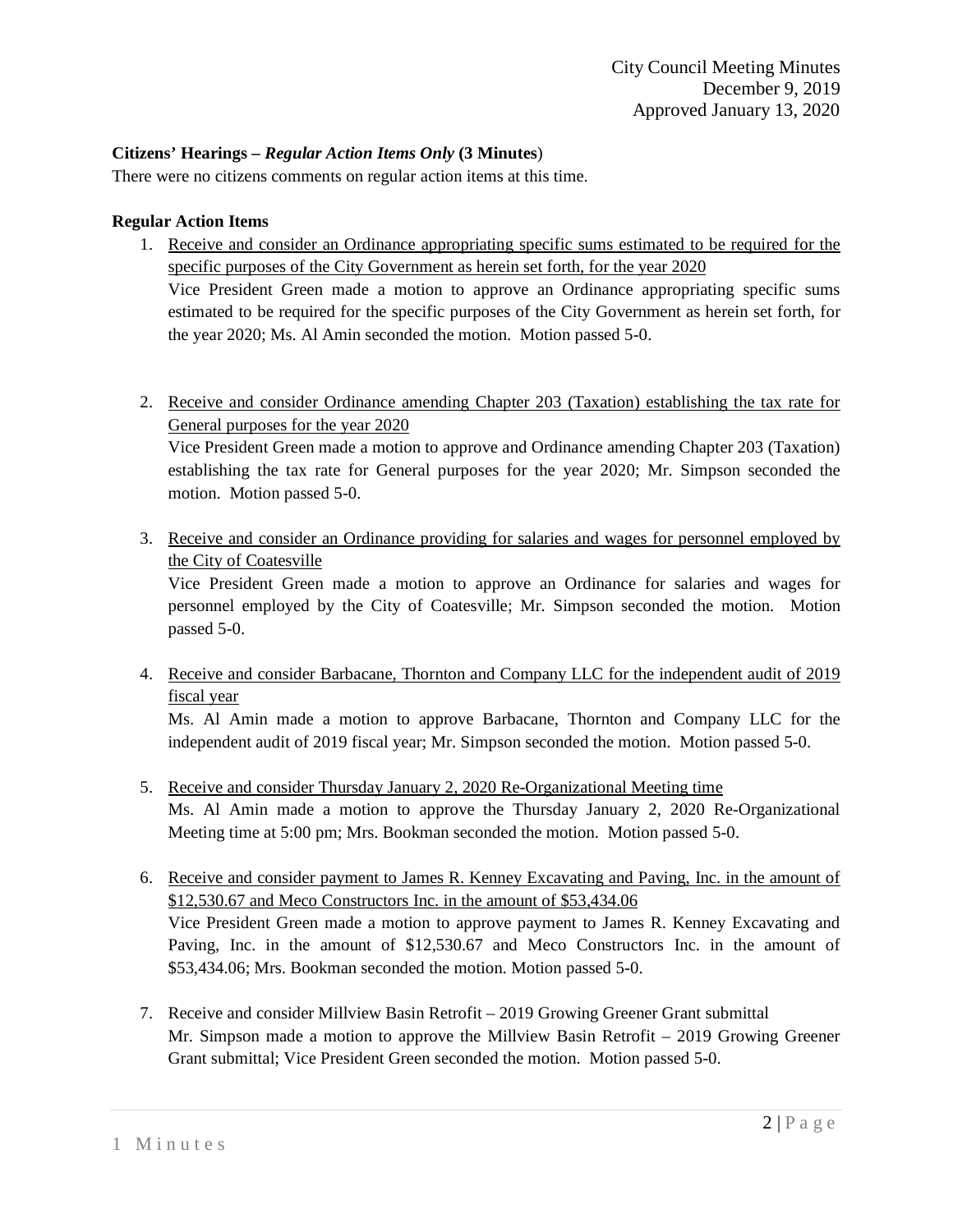City Council Meeting Minutes December 9, 2019 Approved January 13, 2020 Vice President Green made a motion to close action items; Ms. Al Amin seconded the motion. Motion passed 5-0.

#### **Discussion Item**

1. Meeting Minutes There was no discussion on meeting minutes.

#### **Solicitors Report**

Mr. Verwey announced he:

- Reviewed and advised the City on certain real estate matters
- Addressed questions related to vacant properties
- Addressed certain land development matters on behalf of the City.

### **City Manager's Report**

Mr. Trio announced:

- $1<sup>st</sup>$  Avenue and Lincoln Highway Asphalt plans closed until Spring
- HBO finished filming yesterday
- Private development for Records Building awaiting decision from the Liquor Control Board on their license
- Nothing currently in front of the Zoning Hearing Board
- Planning Commission
	- o 2nd floor on the Mosque
	- o DEPG Gateway Park
	- o Sonny currently working on a parking plan

### **Assistant City Manager Report**

Mr. Logan announced:

- The website continues to be improved
- Historical Commission is working with the City
- New banners on Lincoln Highway Raleigh Outdoor décor
- Celebrated Parade
- Parks and Recreation Winter Wonderland  $1<sup>st</sup>$  Tree lighting in three years
- Unity Day three meeting so  $far 7/11/20$
- Parks and rec working on the Easter Egg Hunt LK Petry reading
- City Hall Phase  $2 -$  door will be done this eek
- 2<sup>nd</sup> Century Alliance Home Ownership Program
- Code Supervisor King Working with Business and PennDOT
- Eagle Small Advisory committee to work with better service

#### **Finance Director Report**

There was no financial report at this time.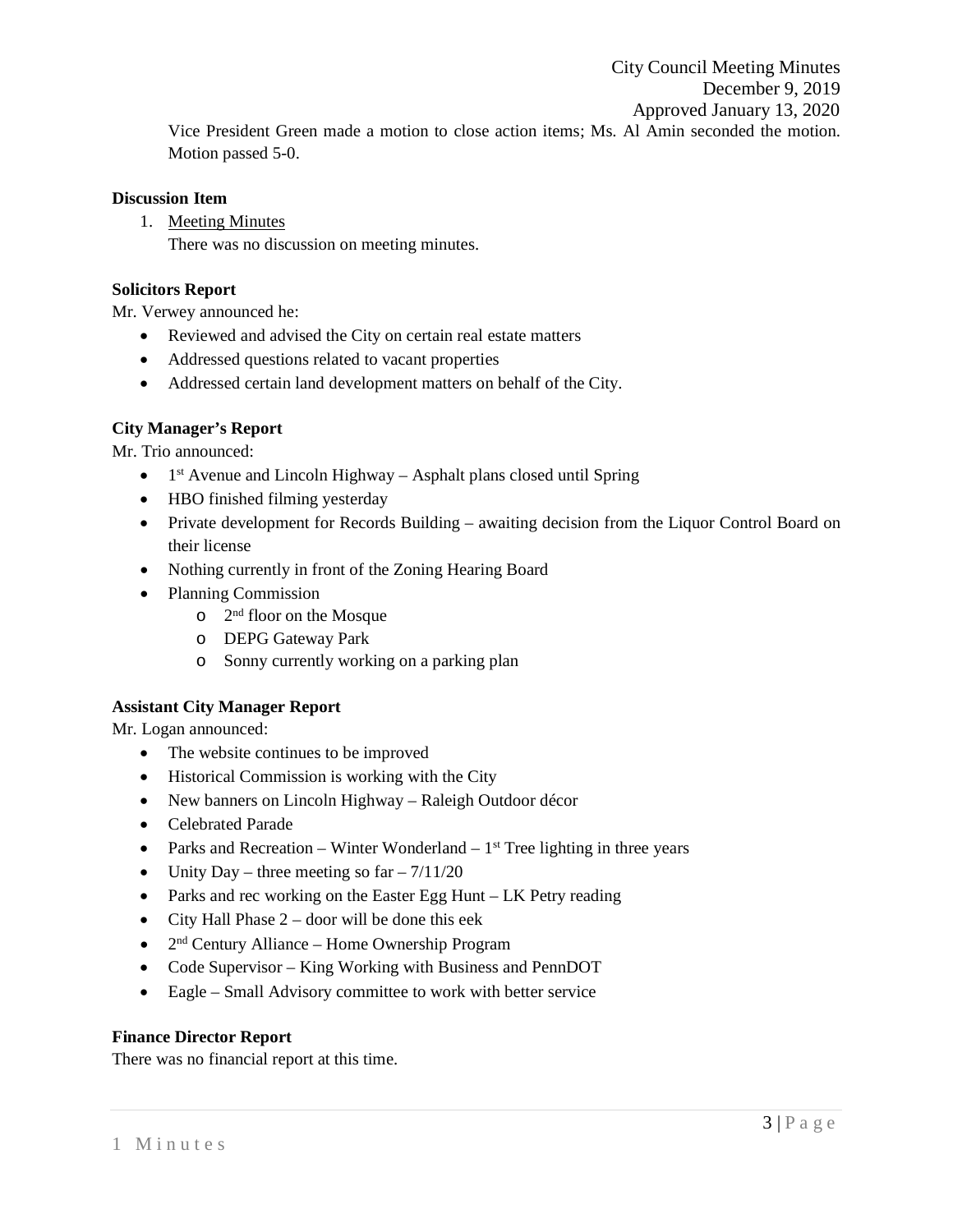## **Citizens' Hearings –** *Non-Agenda Items Only* **(3 Minutes)**

### James Hills

Mr. Hills voiced his concerns on the billboards at the Amphitheatre being a distraction to drivers. He questioned as to why the prohibited parking signs are mainly posted in the African American Neighborhoods throughout the City.

## Richard Hanes

Mr. Hanes presented a check in the amount of \$500 for shop with a cop from the Liberian Community

Vice President Green made a motion to close citizens hearings on non-agenda items; Ms. Al Amin seconded the motion. Motion passed 5-0.

### **Special Events**

There were no special events at this time.

## **Council Comments**

Mr. Simpson welcomed everyone to the meeting and thanked them for coming out. Have a ice holiday.

Ms. Al Amin thanked everyone for coming out and sharing your thoughts and ideas. I hope you continue to come out. Hope you have a nice holiday and safe travels home.

Mrs. Bookman announced this is officially her last public council meeting where she will be sitting on this side of the table. It's been an honor and a privilege to serve the residents for the past two years and I have learned a lot, I've grown, argued a lot, don't think I've cried. As a Council member, I ran and I wanted to help be a part of the changes coming out in our community. I am very grateful that I have been part of the process for the past two years. On January 2, 2020, I will be serving the residents on a County level and I feel very honored and very humble doing that. I just want to thank you all. I'm not going to be on this side of the table but I will be sitting out there again. I look forward to seeing each and every one of you as I continue coming to the meetings. Coatesville is changing and the best is yet to come. I am just proud to have been a part of that. To my colleagues, I thank you, it has been a very interesting ride. I learned a lot, learned a lot about me and because of it, it has enabled me to move into another position, so thank you. Chief, I thank you for everything. Peter, thank you for all the accounting knowledge. Thank you, Happy New year and Happy Holidays. I'll see you in those seats next year.

Vice President Green thanked Mrs. Bookman and said she would miss her. Thank you for all your service and all you have done. We had a wonderful weekend this weekend. It is so amazing when the City comes out for the parade, the tree lighting and Santa Claus. I just love when we come together. Santa's House is going to be open every Saturday. Mr. Bookman stated not this year, it will not be open again. Vice President Green stated amazing job done on the decorations at the park. So you all can stop by and see it. Mr. Hills, I'm quite sure if you have contacted the Chief yet, to contact the Chief and he can help you regarding the issue. He is the one who would look into that. I thank everyone for coming out. The Liberian gentlemen and ladies, we so appreciate your generosity. You weren't kidding when you said you were going to start being involved in the community. Thank you, actions speak louder than